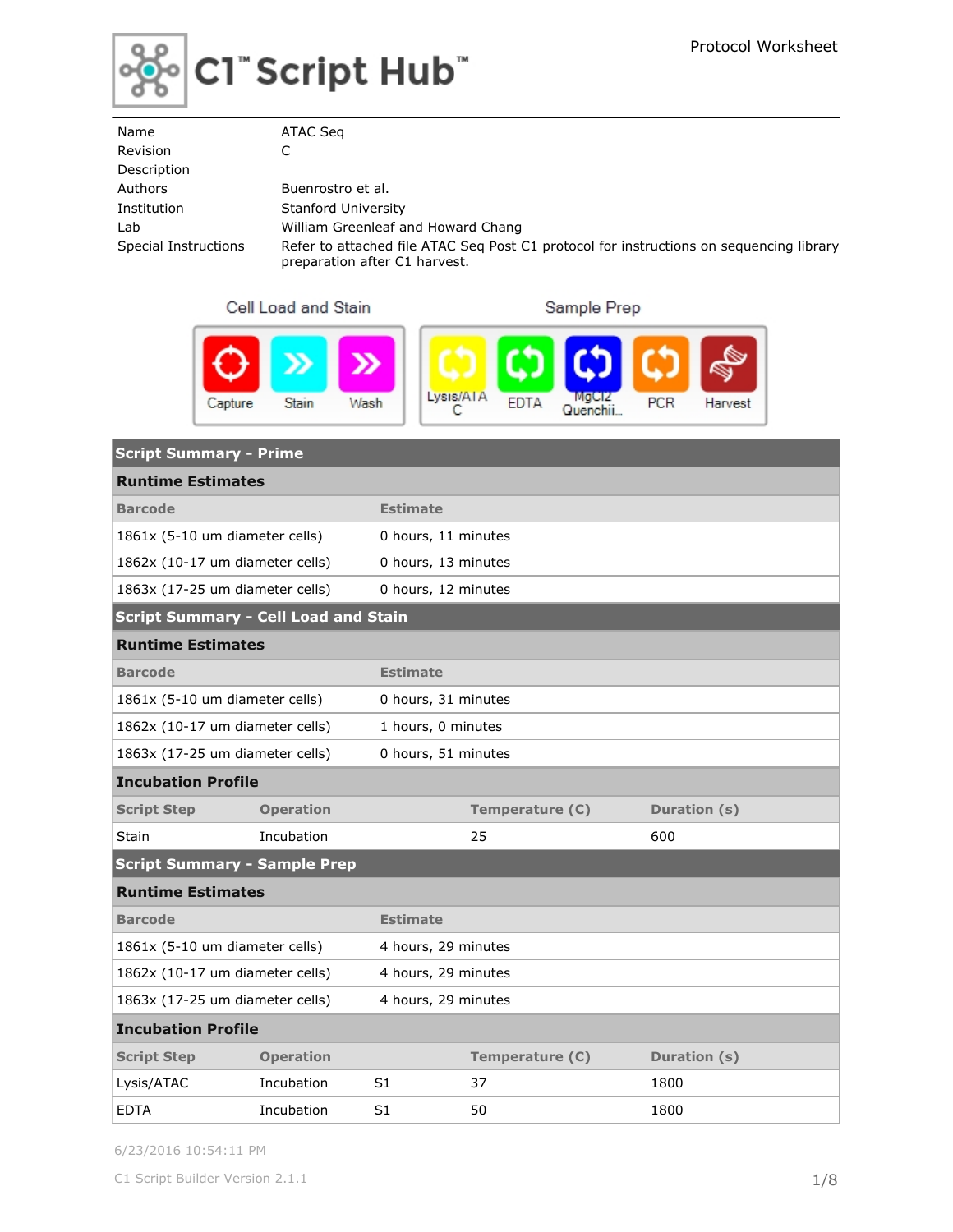Protocol Worksheet



ATAC Seq (Rev C)

| PCR        | Extension  | Filling Ends 72 |    | 300 |
|------------|------------|-----------------|----|-----|
| <b>PCR</b> | <b>PCR</b> | Denaturation 98 |    | 30  |
| <b>PCR</b> | PCR x8     | Denaturation 98 |    | 10  |
|            |            | Annealling      | 72 | 30  |
|            |            | Extension       | 72 | 60  |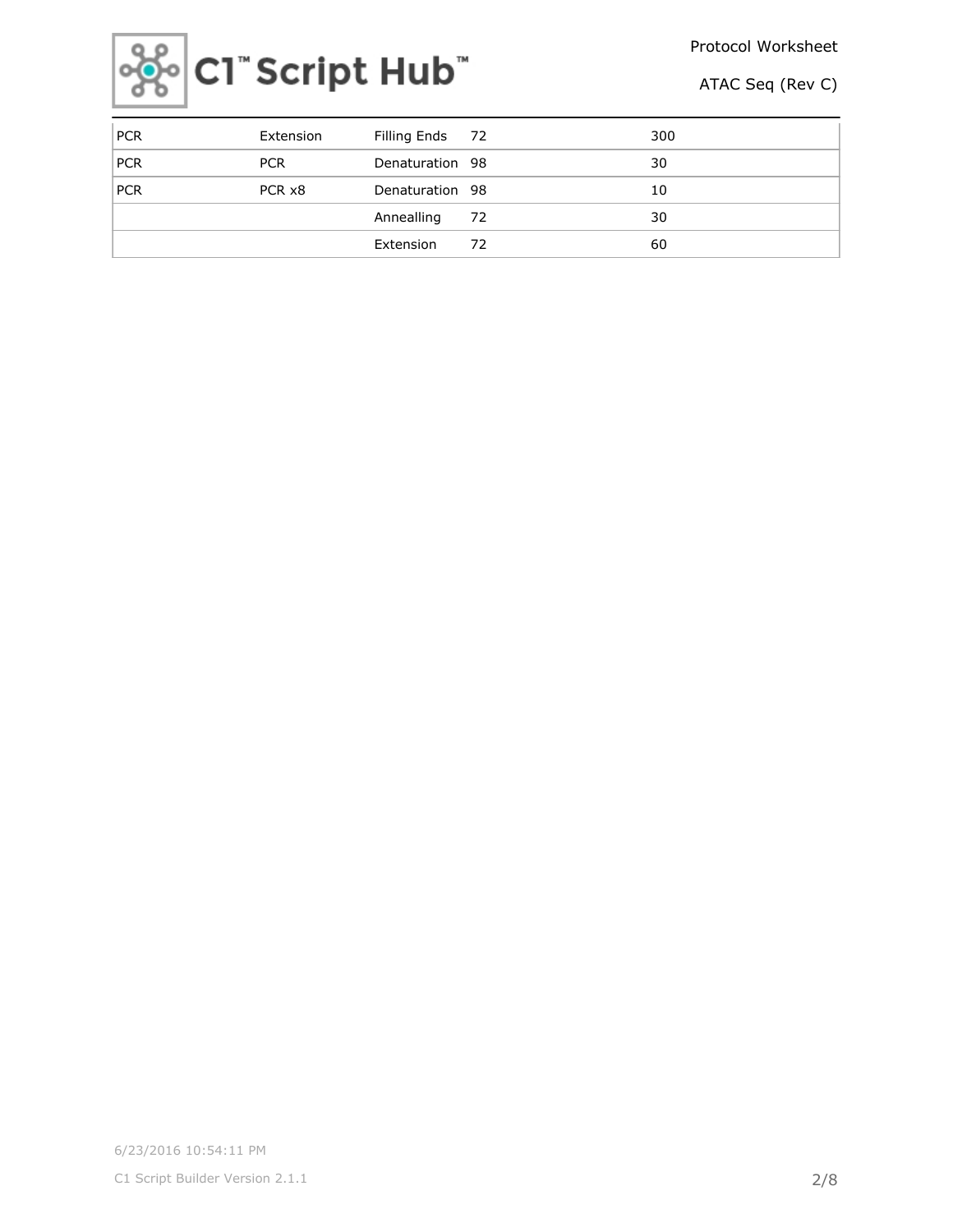

# **Script Reagent Details - Prime**



| <b>Reagent Loading</b>               |                         |                    |                   |                      |
|--------------------------------------|-------------------------|--------------------|-------------------|----------------------|
| <b>Name</b>                          | Volume (µl)             | <b>IFC Inlet</b>   | <b>Notes</b>      |                      |
| Harvest Reagent                      | $200$ µl                | A1                 |                   |                      |
| Harvest Reagent                      | $200$ µl                | A2                 |                   |                      |
| <b>Blocking Reagent</b>              | $2 \cdot 15 \text{ pl}$ | C1                 |                   |                      |
| <b>Blocking Reagent</b>              | $15 \mu$                | C <sub>2</sub>     |                   |                      |
| Harvest Reagent                      | $20 \mu$                | <b>P1</b>          |                   |                      |
| Harvest Reagent                      | $20 \mu$                | P <sub>2</sub>     |                   |                      |
| <b>Reagent Mix Recipe - Prime</b>    |                         |                    |                   |                      |
| <b>Blocking Reagent</b>              |                         |                    |                   |                      |
| <b>Reagent (Stock Concentration)</b> |                         | Mix Prep $(\mu I)$ | <b>Prep Conc.</b> | <b>Chamber Conc.</b> |
| C1 Blocking RGT (1X)                 |                         |                    |                   |                      |
| <b>Harvest Reagent</b>               |                         |                    |                   |                      |
| <b>Reagent (Stock Concentration)</b> |                         | Mix Prep $(\mu I)$ | <b>Prep Conc.</b> | <b>Chamber Conc.</b> |
| C1 Harvest RGT (1X)                  |                         |                    |                   |                      |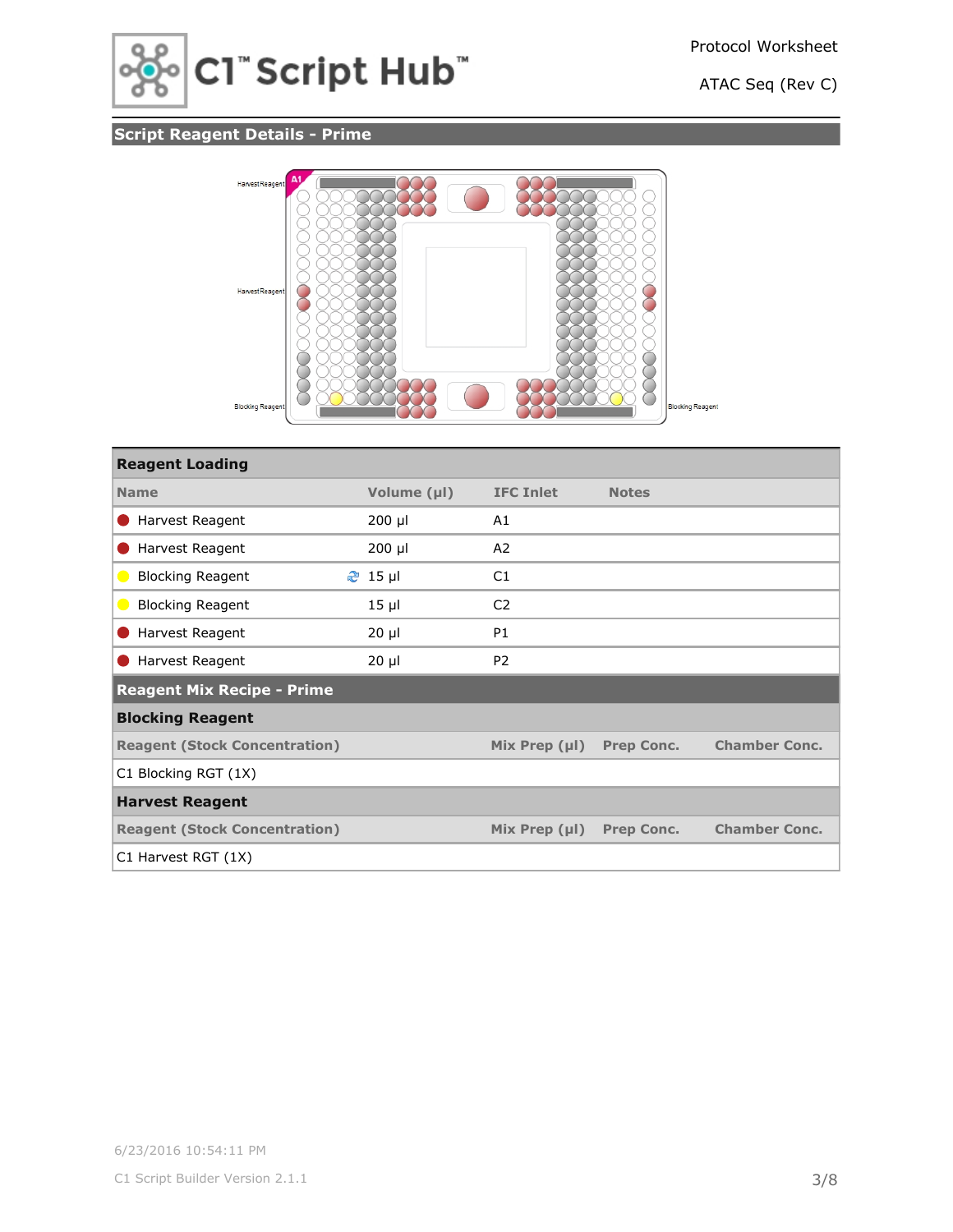

# **Script Reagent Details - Cell Load and Stain**



| <b>Inlet Reuse</b>                              |                  |                |       |                                          |                   |                                                              |  |
|-------------------------------------------------|------------------|----------------|-------|------------------------------------------|-------------------|--------------------------------------------------------------|--|
| <b>Name</b>                                     | <b>IFC Inlet</b> |                |       | <b>Instructions</b>                      |                   |                                                              |  |
| Cell Mix                                        | C1               |                |       | Aspirate inlet prior to loading reagents |                   |                                                              |  |
| Flowthrough Outlet                              | C <sub>2</sub>   |                |       |                                          |                   | Aspirate inlet prior to loading reagents (1862x, 1863x only) |  |
| <b>Reagent Loading</b>                          |                  |                |       |                                          |                   |                                                              |  |
| <b>Name</b>                                     |                  | Volume (µl)    |       | <b>IFC Inlet</b>                         | <b>Notes</b>      |                                                              |  |
| LIVE/DEAD Staining Solution                     |                  | 7              |       | $\mathbf{1}$                             |                   |                                                              |  |
| Preloading Reagent                              |                  | ₹ 24           |       | $\overline{2}$                           |                   |                                                              |  |
| 1x PBS                                          |                  | $\overline{7}$ |       | 5                                        |                   |                                                              |  |
| Cell Mix                                        | € 6              |                |       | C1                                       |                   |                                                              |  |
| <b>Reagent Mix Recipe - Cell Load and Stain</b> |                  |                |       |                                          |                   |                                                              |  |
| <b>Preloading Reagent</b>                       |                  |                |       |                                          |                   |                                                              |  |
| <b>Reagent (Stock Concentration)</b>            |                  |                |       | Mix Prep (µl)                            | <b>Prep Conc.</b> | <b>Chamber Conc.</b>                                         |  |
| C1 Preloading RGT (1X)                          |                  |                |       |                                          |                   |                                                              |  |
| <b>Cell Mix</b>                                 |                  |                |       |                                          |                   |                                                              |  |
| <b>Reagent (Stock Concentration)</b>            |                  |                |       | Mix Prep $(\mu I)$                       | Prep Conc.        | <b>Chamber Conc.</b>                                         |  |
| Suspension RGT (2.5X)                           |                  |                |       | 40                                       | $\mathbf{1}$      | $\mathbf 1$                                                  |  |
| Cells 66-330 / µL                               |                  |                |       | 60                                       |                   |                                                              |  |
|                                                 |                  |                |       | 100 Total Prep Volume                    |                   |                                                              |  |
| <b>LIVE/DEAD Staining Solution</b>              |                  |                |       |                                          |                   |                                                              |  |
| <b>Reagent (Stock Concentration)</b>            |                  |                |       | Mix Prep $(\mu I)$                       | <b>Prep Conc.</b> | <b>Chamber Conc.</b>                                         |  |
| Cell Wash BUF (1X)                              |                  |                |       | 1250                                     | 0.9975            | 0.9975                                                       |  |
| Ethidium homodimer-1 (2 mM)                     |                  |                |       | 2.5                                      | 0.004             | 0.004                                                        |  |
| Calcein AM (4 mM)                               |                  |                | 0.625 | 0.002                                    | 0.002             |                                                              |  |

6/23/2016 10:54:11 PM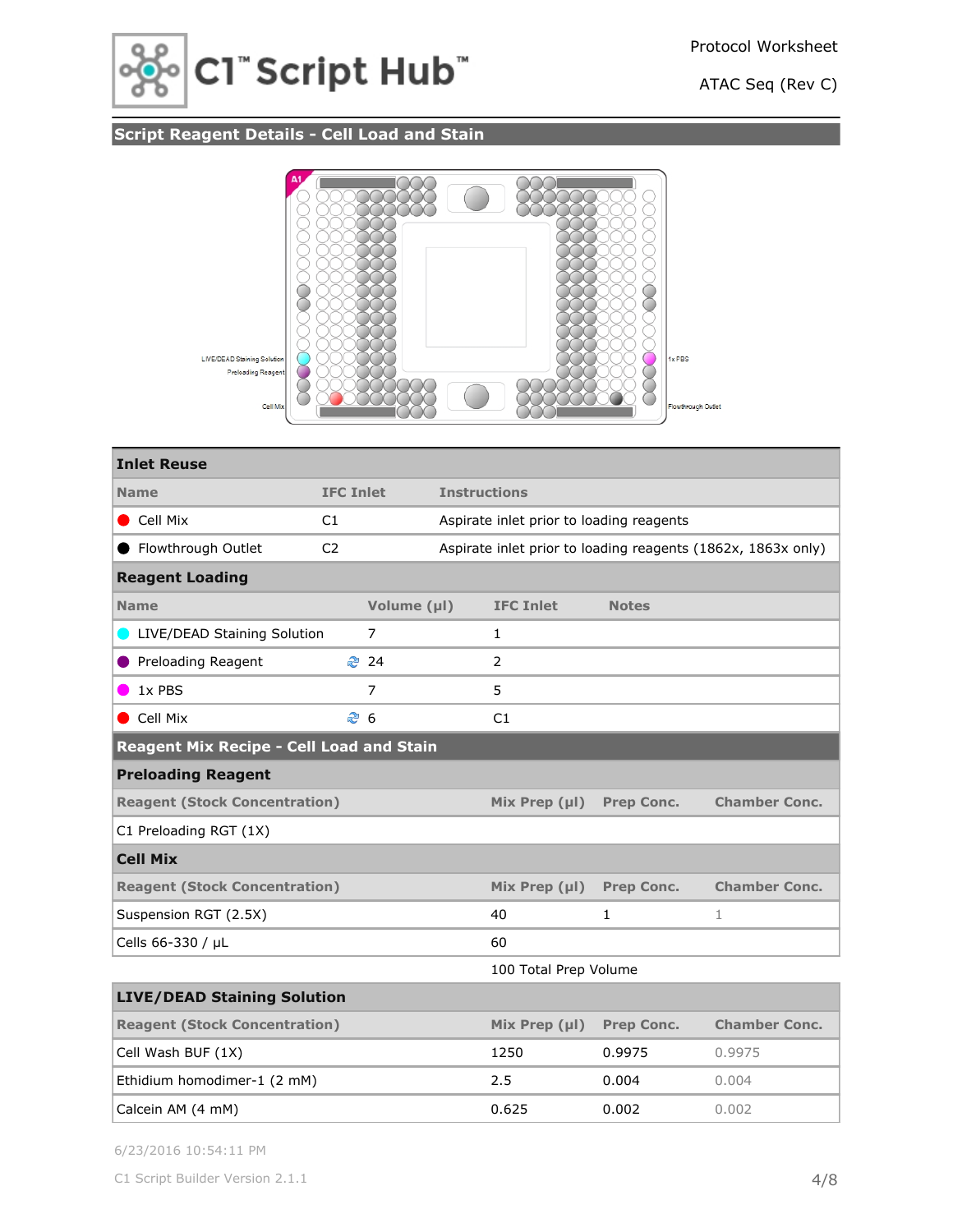

### 1253.125 Total Prep Volume

| 1x PBS                               |                          |                      |
|--------------------------------------|--------------------------|----------------------|
| <b>Reagent (Stock Concentration)</b> | Mix Prep (µI) Prep Conc. | <b>Chamber Conc.</b> |

 $1x$  PBS  $(1X)$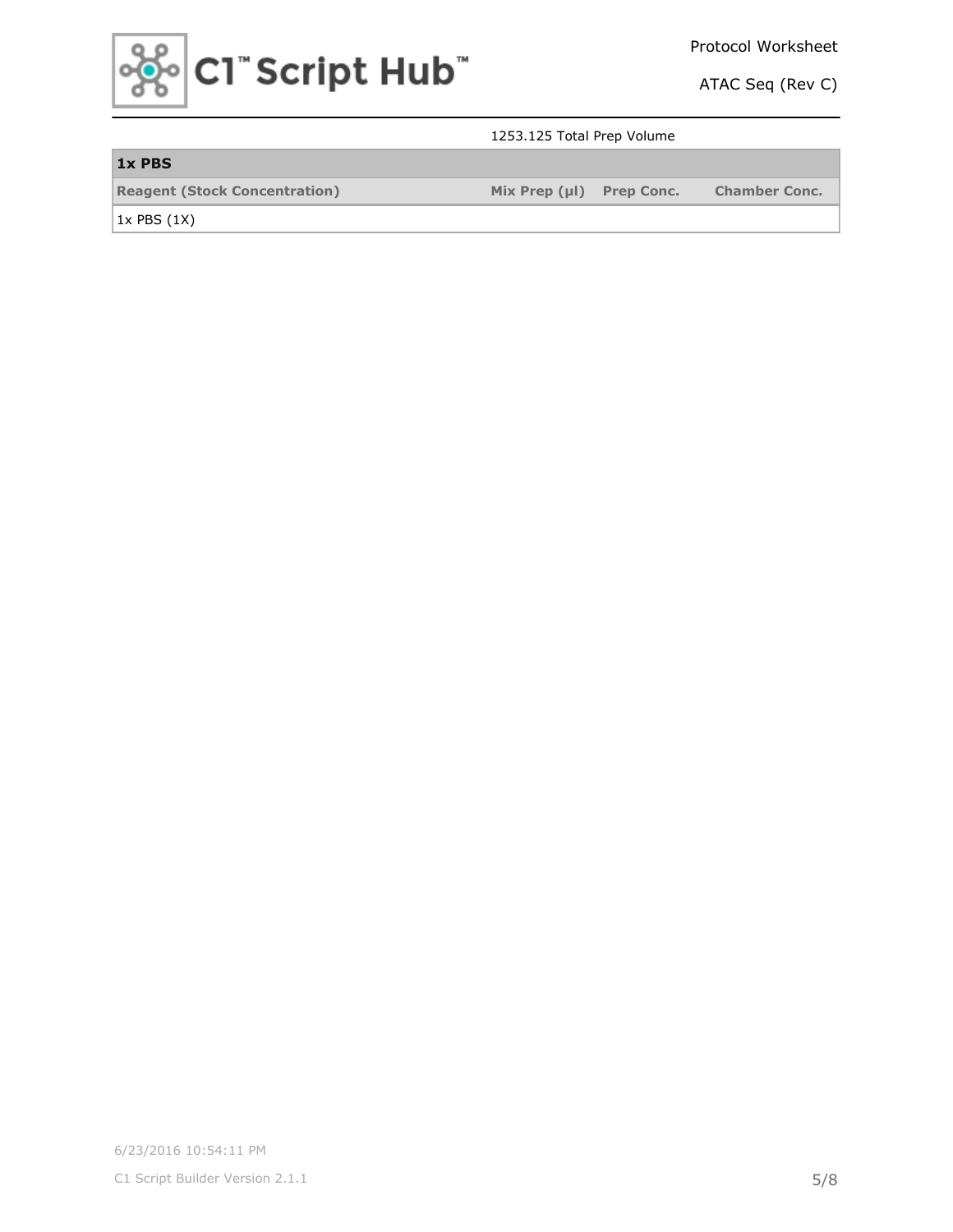

# **Script Reagent Details - Sample Prep**



| <b>Inlet Reuse</b>                        |                  |  |                                          |                   |                                                              |  |
|-------------------------------------------|------------------|--|------------------------------------------|-------------------|--------------------------------------------------------------|--|
| <b>Name</b>                               | <b>IFC Inlet</b> |  | <b>Instructions</b>                      |                   |                                                              |  |
| <b>O</b> Preloading Reagent               | $\overline{2}$   |  | Aspirate inlet prior to loading reagents |                   |                                                              |  |
| ● Flowthrough Outlet                      | C <sub>2</sub>   |  |                                          |                   | Aspirate inlet prior to loading reagents (1862x, 1863x only) |  |
| <b>Reagent Loading</b>                    |                  |  |                                          |                   |                                                              |  |
| <b>Name</b>                               | Volume (µl)      |  | <b>IFC Inlet</b>                         | <b>Notes</b>      |                                                              |  |
| Preloading Reagent                        | ₹ 24             |  | 2                                        |                   |                                                              |  |
| 0.1%NP40/Tn5 mix<br>$\bullet$             | 7                |  | 3                                        |                   |                                                              |  |
| 50mM EDTA<br>$\qquad \qquad \blacksquare$ | $\overline{7}$   |  | 4                                        |                   |                                                              |  |
| 45mM MgCl2                                | 7                |  | 6                                        |                   |                                                              |  |
| <b>NEBnext</b>                            | 24               |  | $\overline{7}$                           |                   |                                                              |  |
| <b>NEBnext</b>                            | 24               |  | 8                                        |                   |                                                              |  |
| Harvest Reagent                           | 180 µl each      |  | Harvest Inlets                           |                   |                                                              |  |
| <b>Reagent Mix Recipe - Sample Prep</b>   |                  |  |                                          |                   |                                                              |  |
| <b>Preloading Reagent</b>                 |                  |  |                                          |                   |                                                              |  |
| <b>Reagent (Stock Concentration)</b>      |                  |  | Mix Prep $(\mu I)$                       | <b>Prep Conc.</b> | <b>Chamber Conc.</b>                                         |  |
| C1 Preloading RGT (1X)                    |                  |  |                                          |                   |                                                              |  |
| 0.1%NP40/Tn5 mix                          |                  |  |                                          |                   |                                                              |  |
| <b>Reagent (Stock Concentration)</b>      |                  |  | Mix Prep $(\mu I)$                       | <b>Prep Conc.</b> | <b>Chamber Conc.</b>                                         |  |
| 10% NP40 (10%)                            |                  |  | 0.45                                     | 0.15              | 0.1001                                                       |  |
| 2x TD (2X)                                |                  |  | 22.5                                     | 1.5               | 1.0005                                                       |  |
| Tn5 Transposase (20X)                     |                  |  | 2.25                                     | 1.5               | 1.0005                                                       |  |
| <b>H2O</b>                                |                  |  | 2.55                                     |                   |                                                              |  |
| C1 No Salt Loading RGT (20X)              |                  |  | 2.25                                     | 1.5               | 1.0005                                                       |  |

6/23/2016 10:54:11 PM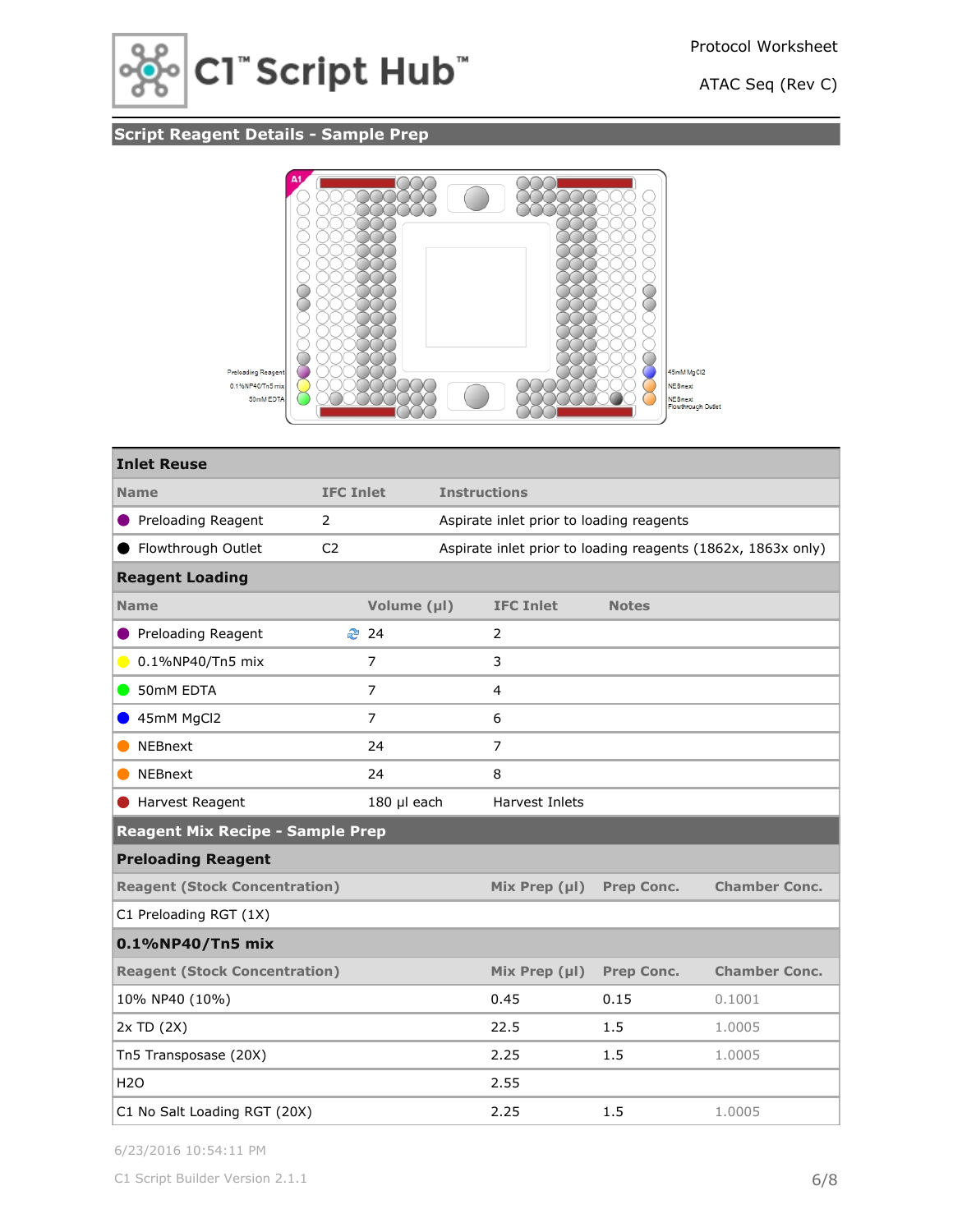

|                                      | 30 Total Prep Volume |                   |                      |  |  |
|--------------------------------------|----------------------|-------------------|----------------------|--|--|
| <b>50mM EDTA</b>                     |                      |                   |                      |  |  |
| <b>Reagent (Stock Concentration)</b> | Mix Prep $(\mu I)$   | <b>Prep Conc.</b> | <b>Chamber Conc.</b> |  |  |
| EDTA (500 mM)                        |                      | 50                | 20                   |  |  |
| Tris-HCl, pH 8 (10 mM)               | 17                   | 8.5               | 3.4                  |  |  |
| C1 No Salt Loading RGT (20X)         |                      |                   | (1.4                 |  |  |

20 Total Prep Volume

| <b>NEBnext</b>                                                                              |                    |                   |                      |  |  |
|---------------------------------------------------------------------------------------------|--------------------|-------------------|----------------------|--|--|
| Comments:                                                                                   |                    |                   |                      |  |  |
| Primer 1: GTCTCGTGGGCTCGGAGATGTGTATAAGAGACAG<br>Primer 2: TCGTCGGCAGCGTCAGATGTGTATAAGAGACAG |                    |                   |                      |  |  |
| <b>Reagent (Stock Concentration)</b>                                                        | Mix Prep $(\mu I)$ | <b>Prep Conc.</b> | <b>Chamber Conc.</b> |  |  |
| NEBNext® High-Fidelity 2X PCR Master Mix (2X)                                               | 30.15              | 1.1165            | 0.9054               |  |  |
| Primer 1 (25 uM)                                                                            | 3.02               | 1.3979            | 1.1337               |  |  |
| Primer 2 (25 uM)                                                                            | 3.02               | 1.3979            | 1.1337               |  |  |
| <b>H2O</b>                                                                                  | 15.12              |                   |                      |  |  |
| C1 No Salt Loading RGT (20X)                                                                | 2.7                | 0.9998            | 0.8108               |  |  |
| 54.01 Total Prep Volume                                                                     |                    |                   |                      |  |  |
| <b>Harvest Reagent</b>                                                                      |                    |                   |                      |  |  |
| <b>Reagent (Stock Concentration)</b>                                                        | Mix Prep $(\mu I)$ | <b>Prep Conc.</b> | <b>Chamber Conc.</b> |  |  |
| C1 Harvest RGT (1X)                                                                         |                    |                   |                      |  |  |
| 45mM MgCl2                                                                                  |                    |                   |                      |  |  |
| <b>Reagent (Stock Concentration)</b>                                                        | Mix Prep $(\mu I)$ | <b>Prep Conc.</b> | <b>Chamber Conc.</b> |  |  |
| MgCl2 (50 mM)                                                                               | 27                 | 45                | 12.87                |  |  |
| Tris-HCl, $pH 8 (10$ mM)                                                                    | 1.5                | 0.5               | 0.143                |  |  |
| C1 No Salt Loading RGT (20X)                                                                | 1.5                | 1                 | 0.286                |  |  |

30 Total Prep Volume